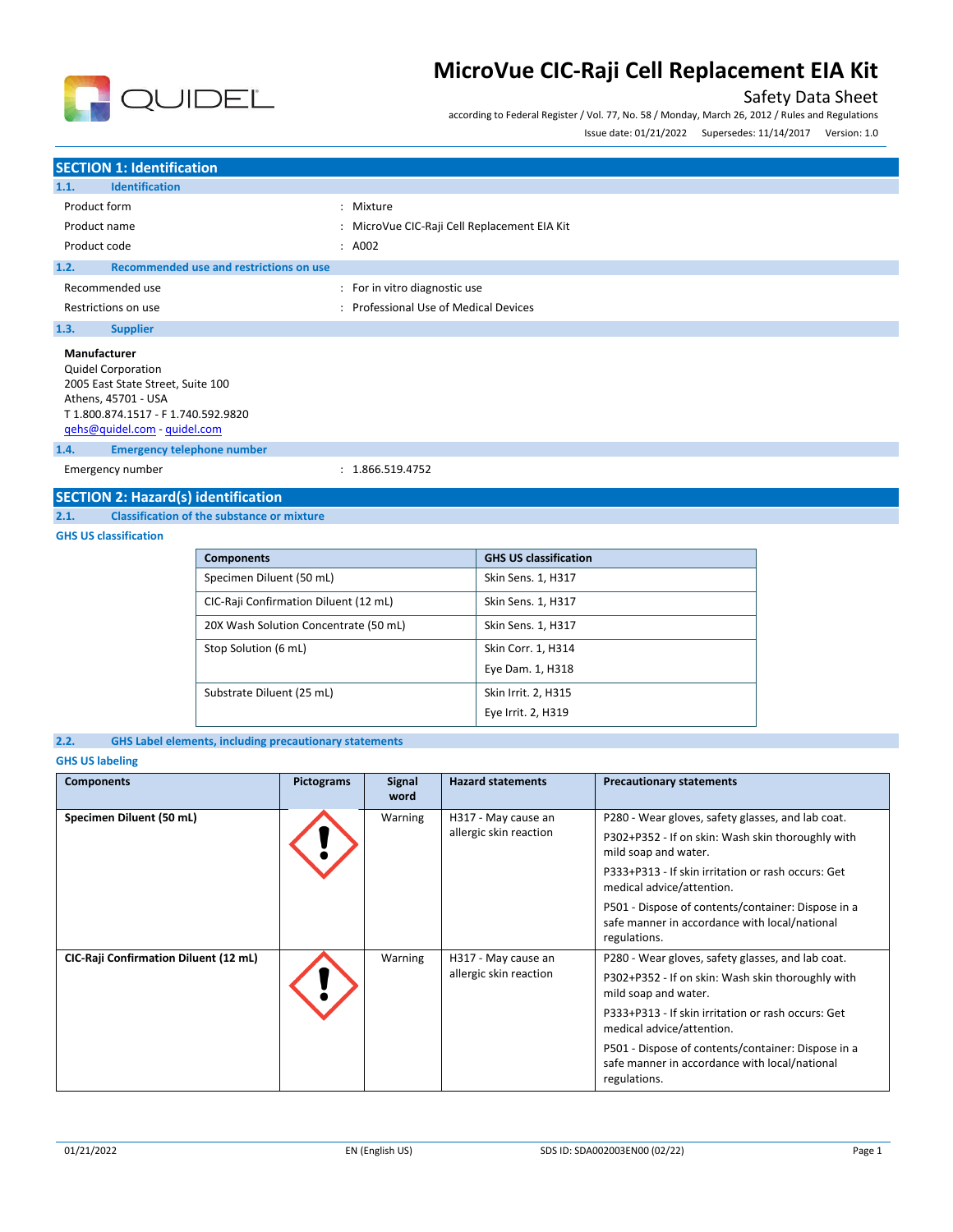

# Safety Data Sheet

according to Federal Register / Vol. 77, No. 58 / Monday, March 26, 2012 / Rules and Regulations Issue date: 01/21/2022 Supersedes: 11/14/2017 Version: 1.0

| 20X Wash Solution Concentrate (50 mL) |                        | Warning                                                                   | H317 - May cause an                     | P280 - Wear gloves, safety glasses, and lab coat.                                                                                                       |
|---------------------------------------|------------------------|---------------------------------------------------------------------------|-----------------------------------------|---------------------------------------------------------------------------------------------------------------------------------------------------------|
|                                       | allergic skin reaction | P302+P352 - If on skin: Wash skin thoroughly with<br>mild soap and water. |                                         |                                                                                                                                                         |
|                                       |                        |                                                                           |                                         | P333+P313 - If skin irritation or rash occurs: Get<br>medical advice/attention.                                                                         |
|                                       |                        |                                                                           |                                         | P501 - Dispose of contents/container: Dispose in a<br>safe manner in accordance with local/national<br>regulations.                                     |
| Stop Solution (6 mL)                  |                        | Danger                                                                    | H314 - Causes severe skin               | P260 - Do not breathe mist, spray.                                                                                                                      |
|                                       |                        |                                                                           | burns and eye damage                    | P280 - Wear gloves, safety glasses, and lab coat.                                                                                                       |
|                                       |                        |                                                                           | H318 - Causes serious eye<br>damage     | P304+P340 - If inhaled: Remove person to fresh air<br>and keep comfortable for breathing.                                                               |
|                                       |                        |                                                                           |                                         | P305+P351+P338 - IF IN EYES: Rinse cautiously with<br>water for several minutes. Remove contact lenses, if<br>present and easy to do. Continue rinsing. |
|                                       |                        |                                                                           |                                         | P337+P313 - If eye irritation persists: Get medical<br>advice/attention.                                                                                |
|                                       |                        |                                                                           |                                         | P501 - Dispose of contents/container: Dispose in a<br>safe manner in accordance with local/national<br>regulations.                                     |
| Substrate Diluent (25 mL)             |                        | Warning                                                                   | H315 - Causes skin                      | P280 - Wear gloves, safety glasses, and lab coat.                                                                                                       |
|                                       |                        |                                                                           | irritation<br>H319 - Causes serious eye | P302+P352 - If on skin: Wash skin thoroughly with<br>mild soap and water.                                                                               |
|                                       |                        |                                                                           | irritation                              | P305+P351+P338 - IF IN EYES: Rinse cautiously with<br>water for several minutes. Remove contact lenses, if<br>present and easy to do. Continue rinsing. |
|                                       |                        |                                                                           |                                         | P333+P313 - If skin irritation or rash occurs: Get<br>medical advice/attention.                                                                         |
|                                       |                        |                                                                           |                                         | P337+P313 - If eye irritation persists: Get medical<br>advice/attention.                                                                                |
|                                       |                        |                                                                           |                                         | P501 - Dispose of contents/container: Dispose in a<br>safe manner in accordance with local/national<br>regulations.                                     |

| <b>SECTION 3: Composition/Information on ingredients</b>                                                            |                                                                                                                                                        |            |         |                                                                                                                                                                                              |  |  |
|---------------------------------------------------------------------------------------------------------------------|--------------------------------------------------------------------------------------------------------------------------------------------------------|------------|---------|----------------------------------------------------------------------------------------------------------------------------------------------------------------------------------------------|--|--|
| <b>Name</b>                                                                                                         | <b>Chemical name</b>                                                                                                                                   | CAS#       | %       | <b>GHS US classification</b>                                                                                                                                                                 |  |  |
| 1. Specimen Diluent (50 mL)<br>2. CIC-Raji Confirmation Diluent (12 mL)<br>3. 20X Wash Solution Concentrate (50 mL) | Mixture for ProClin 300:<br>5-chloro-2-methyl-2H-isothiazol-3-one<br>[EC no. 247-500-7] and 2-methyl-2H -<br>isothiazol-3-one [EC no. 220-239-6] (3:1) | 55965-84-9 | 0.035   | Acute Tox. 3 (Oral), H301<br>Acute Tox. 3 (Dermal), H311<br>Acute Tox. 3 (Inhalation), H331<br>Skin Corr. 1B, H314<br>Skin Sens. 1, H317<br>Aquatic Acute 1, H400<br>Aquatic Chronic 1, H410 |  |  |
| Stop Solution (6 mL)                                                                                                | oxalic acid, dihydrate                                                                                                                                 | 6153-56-6  | $1 - 5$ | Acute Tox. 4 (Oral), H302<br>Skin Corr. 1, H314<br>Eye Dam. 1, H318                                                                                                                          |  |  |
| Substrate Diluent (25 mL)                                                                                           | citric acid, monohydrate                                                                                                                               | 5949-29-1  | $1 - 5$ | Skin Corr. 1, H314<br>Eye Dam. 1, H318                                                                                                                                                       |  |  |

Full text of hazard classes and H-statements : see section 16

| <b>SECTION 4: First-aid measures</b>             |                                                                                                                                                       |
|--------------------------------------------------|-------------------------------------------------------------------------------------------------------------------------------------------------------|
| <b>Description of first aid measures</b><br>4.1. |                                                                                                                                                       |
| First-aid measures after inhalation              | : Remove person to fresh air and keep comfortable for breathing.                                                                                      |
| First-aid measures after skin contact            | : Wash skin with plenty of water. If skin irritation or rash occurs: Get medical advice/attention.                                                    |
| First-aid measures after eye contact             | Rinse cautiously with water for several minutes. Remove contact lenses, if present and easy to do.<br>Continue rinsing. Call a physician immediately. |
| First-aid measures after ingestion               | : Call a poison center or a doctor if you feel unwell.                                                                                                |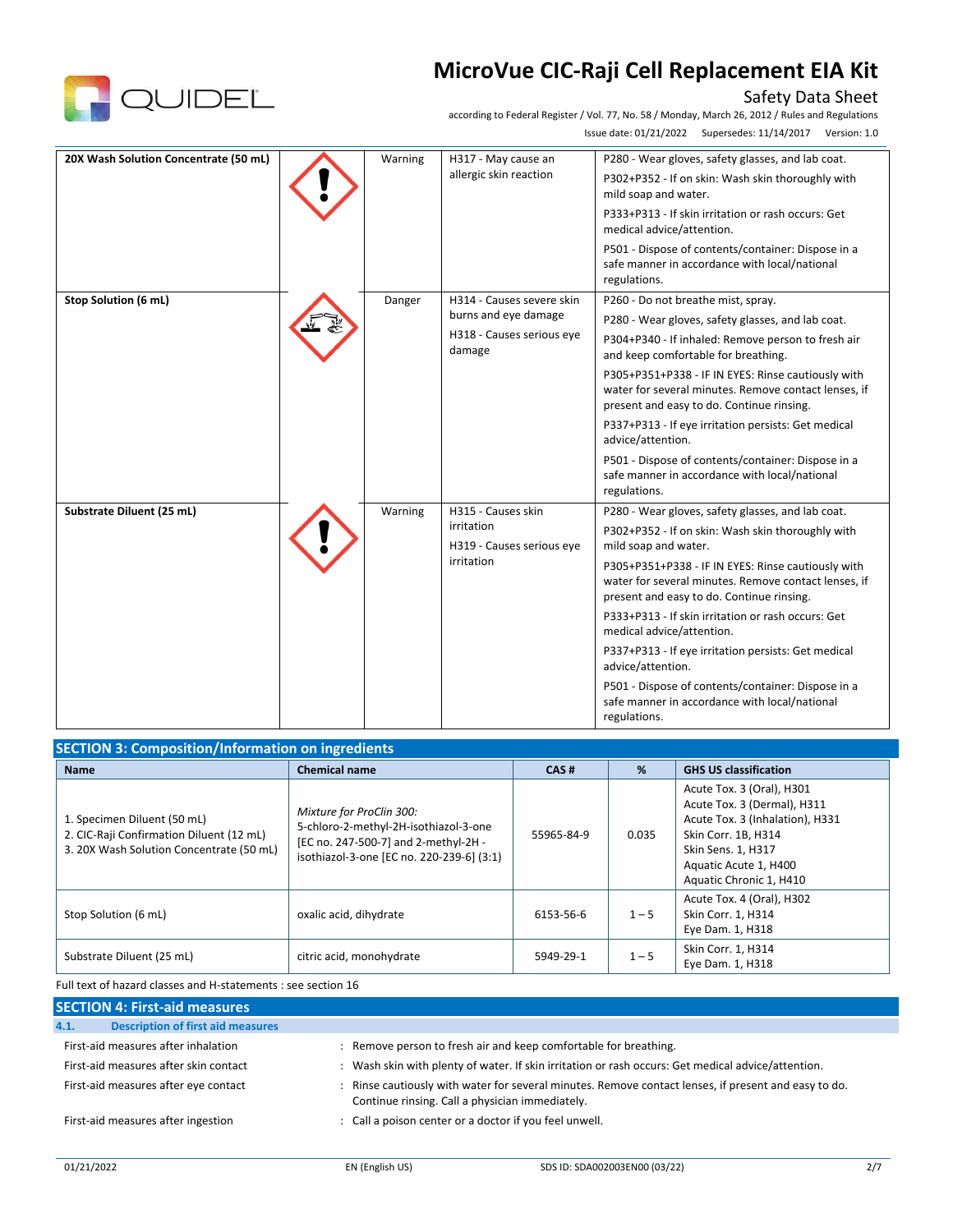

# Safety Data Sheet

according to Federal Register / Vol. 77, No. 58 / Monday, March 26, 2012 / Rules and Regulations Issue date: 01/21/2022 Supersedes: 11/14/2017 Version: 1.0

| 4.2.<br>Most important symptoms and effects (acute and delayed)                              |                                                 |                                                                                                                                                              |     |  |
|----------------------------------------------------------------------------------------------|-------------------------------------------------|--------------------------------------------------------------------------------------------------------------------------------------------------------------|-----|--|
| Symptoms/effects after skin contact<br>: Irritation. May cause an allergic skin reaction.    |                                                 |                                                                                                                                                              |     |  |
| Symptoms/effects after eye contact<br>: Serious damage to eyes.                              |                                                 |                                                                                                                                                              |     |  |
| Immediate medical attention and special treatment, : Treat symptomatically.                  |                                                 |                                                                                                                                                              |     |  |
| if necessary                                                                                 |                                                 |                                                                                                                                                              |     |  |
| <b>SECTION 5: Fire-fighting measures</b>                                                     |                                                 |                                                                                                                                                              |     |  |
| 5.1.<br>Suitable (and unsuitable) extinguishing media                                        |                                                 |                                                                                                                                                              |     |  |
| Suitable extinguishing media                                                                 |                                                 | : Water spray. Dry powder. Foam. Carbon dioxide.                                                                                                             |     |  |
| 5.2.<br>Specific hazards arising from the chemical                                           |                                                 |                                                                                                                                                              |     |  |
| No additional information available                                                          |                                                 |                                                                                                                                                              |     |  |
| 5.3.<br>Special protective equipment and precautions for fire-fighters                       |                                                 |                                                                                                                                                              |     |  |
| Protection during firefighting                                                               | apparatus. Complete protective clothing.        | : Do not attempt to take action without suitable protective equipment. Self-contained breathing                                                              |     |  |
| <b>SECTION 6: Accidental release measures</b>                                                |                                                 |                                                                                                                                                              |     |  |
| 6.1.<br>Personal precautions, protective equipment and emergency procedures                  |                                                 |                                                                                                                                                              |     |  |
| 6.1.1.<br>For non-emergency personnel                                                        |                                                 |                                                                                                                                                              |     |  |
| <b>Emergency procedures</b>                                                                  |                                                 | : Ventilate spillage area. Avoid contact with skin and eyes. Avoid breathing mist, spray.                                                                    |     |  |
|                                                                                              |                                                 |                                                                                                                                                              |     |  |
| 6.1.2.<br>For emergency responders                                                           |                                                 |                                                                                                                                                              |     |  |
| Protective equipment                                                                         |                                                 | Do not attempt to take action without suitable protective equipment. For further information refer to<br>section 8: "Exposure controls/personal protection". |     |  |
| 6.2.<br><b>Environmental precautions</b>                                                     |                                                 |                                                                                                                                                              |     |  |
| <b>Environmental precautions</b>                                                             | : Avoid release to the environment.             |                                                                                                                                                              |     |  |
| Methods and material for containment and cleaning up<br>6.3.                                 |                                                 |                                                                                                                                                              |     |  |
| Methods for cleaning up                                                                      | : Take up liquid spill into absorbent material. |                                                                                                                                                              |     |  |
| Other information                                                                            |                                                 | Dispose of materials or solid residues at an authorized site.                                                                                                |     |  |
| For further information refer to section 13.<br>Reference to other sections                  |                                                 |                                                                                                                                                              |     |  |
| <b>SECTION 7: Handling and storage</b>                                                       |                                                 |                                                                                                                                                              |     |  |
| 7.1.<br><b>Precautions for safe handling</b>                                                 |                                                 |                                                                                                                                                              |     |  |
| Precautions for safe handling                                                                |                                                 | Ensure good ventilation of the work station. Wear personal protective equipment. Avoid breathing<br>mist, spray. Avoid contact with skin and eyes.           |     |  |
| Hygiene measures                                                                             |                                                 | : Do not eat, drink or smoke when using this product. Always wash hands after handling the product.                                                          |     |  |
| 7.2.<br>Conditions for safe storage, including any incompatibilities                         |                                                 |                                                                                                                                                              |     |  |
| Storage conditions                                                                           | : Store in a well-ventilated place. Keep cool.  |                                                                                                                                                              |     |  |
|                                                                                              |                                                 |                                                                                                                                                              |     |  |
| <b>SECTION 8: Exposure controls/personal protection</b><br>8.1.<br><b>Control parameters</b> |                                                 |                                                                                                                                                              |     |  |
|                                                                                              |                                                 |                                                                                                                                                              |     |  |
| oxalic acid, dihydrate (6153-56-6)                                                           |                                                 |                                                                                                                                                              |     |  |
| <b>ACGIH</b><br>ACGIH OEL TWA                                                                |                                                 | $1 \text{ mg/m}^3$                                                                                                                                           |     |  |
| <b>ACGIH</b><br>ACGIH OEL STEL                                                               |                                                 | $2 \text{ mg/m}^3$                                                                                                                                           |     |  |
| <b>Appropriate engineering controls</b><br>8.2.                                              |                                                 |                                                                                                                                                              |     |  |
| Appropriate engineering controls                                                             | : Ensure good ventilation of the work station.  |                                                                                                                                                              |     |  |
| Environmental exposure controls                                                              | Avoid release to the environment.               |                                                                                                                                                              |     |  |
| Individual protection measures/Personal protective equipment<br>8.3.                         |                                                 |                                                                                                                                                              |     |  |
| Materials for protective clothing:                                                           |                                                 |                                                                                                                                                              |     |  |
| Lab coat                                                                                     |                                                 |                                                                                                                                                              |     |  |
| <b>Hand Protection:</b>                                                                      |                                                 |                                                                                                                                                              |     |  |
| Protective gloves                                                                            |                                                 |                                                                                                                                                              |     |  |
| 01/21/2022                                                                                   | EN (English US)                                 | SDS ID: SDA002003EN00 (03/22)                                                                                                                                | 3/7 |  |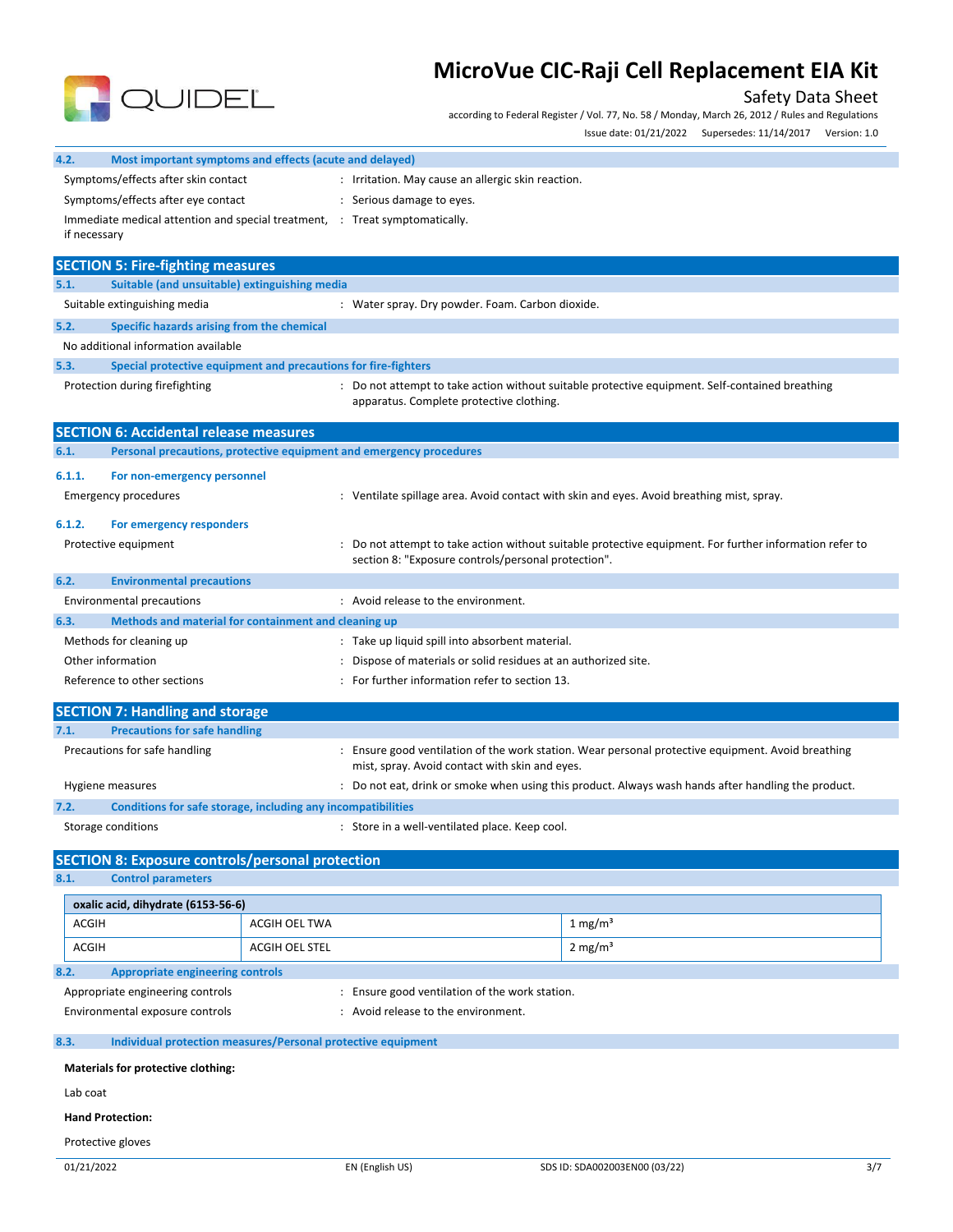

# Safety Data Sheet

according to Federal Register / Vol. 77, No. 58 / Monday, March 26, 2012 / Rules and Regulations Issue date: 01/21/2022 Supersedes: 11/14/2017 Version: 1.0

#### **Eye protection:**

Safety glasses

### **Skin and body protection:**

Wear suitable protective clothing

### **Respiratory protection:**

In case of insufficient ventilation, wear suitable respiratory equipment

### **Personal protective equipment symbol(s):**



#### **Other information:**

Do not eat, drink or smoke when using this product.

## **SECTION 9: Physical and chemical properties**

| Information on basic physical and chemical properties<br>9.1. |                                           |
|---------------------------------------------------------------|-------------------------------------------|
| Physical state                                                | Liquid<br>$\ddot{\phantom{0}}$            |
| Color                                                         | No data available                         |
| Odor                                                          | No data available                         |
| Odor threshold                                                | No data available                         |
| рH                                                            | Stop Solution, pH <2                      |
| Melting point                                                 | Not applicable                            |
| Freezing point                                                | No data available                         |
| Boiling point                                                 | No data available                         |
| Flash point                                                   | No data available                         |
| Relative evaporation rate (butyl acetate=1)                   | No data available                         |
| Flammability (solid, gas)                                     | Not applicable.                           |
| Vapor pressure                                                | No data available                         |
| Relative vapor density at 20 °C                               | No data available<br>$\ddot{\cdot}$       |
| Relative density                                              | No data available<br>$\ddot{\phantom{a}}$ |
| Solubility                                                    | No data available<br>$\ddot{\phantom{a}}$ |
| Partition coefficient n-octanol/water (Log Pow)               | No data available<br>$\ddot{\cdot}$       |
| Auto-ignition temperature                                     | No data available<br>÷                    |
| Decomposition temperature                                     | No data available<br>$\ddot{\phantom{a}}$ |
| No data availableViscosity, kinematic                         | No data available<br>$\ddot{\phantom{a}}$ |
| Viscosity, dynamic                                            | No data available<br>÷                    |
| <b>Explosion limits</b>                                       | No data available                         |
| <b>Explosive properties</b>                                   | No data available<br>$\ddot{\phantom{a}}$ |
| Oxidizing properties                                          | No data available                         |
| <b>Other information</b><br>9.2.                              |                                           |

No additional information available

## **SECTION 10: Stability and reactivity**

**10.1. Reactivity**

The product is non-reactive under normal conditions of use, storage and transport.

### **10.2. Chemical stability**

Stable under normal conditions.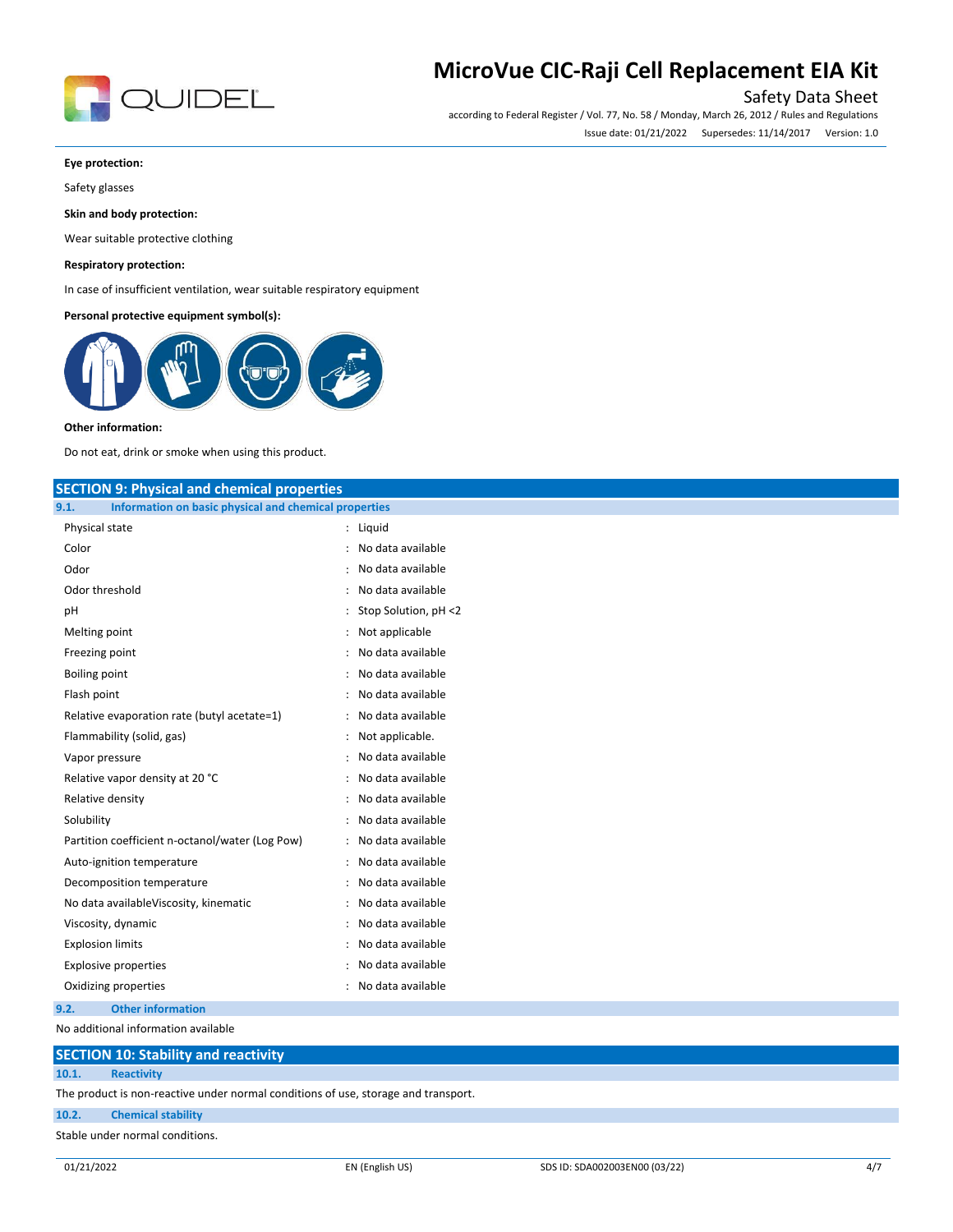

## Safety Data Sheet

according to Federal Register / Vol. 77, No. 58 / Monday, March 26, 2012 / Rules and Regulations

Issue date: 01/21/2022 Supersedes: 11/14/2017 Version: 1.0

| 10.3.                                                                   | <b>Possibility of hazardous reactions</b>    |                                                                                                                                              |  |  |
|-------------------------------------------------------------------------|----------------------------------------------|----------------------------------------------------------------------------------------------------------------------------------------------|--|--|
| No dangerous reactions known under normal conditions of use.            |                                              |                                                                                                                                              |  |  |
| 10.4.                                                                   | <b>Conditions to avoid</b>                   |                                                                                                                                              |  |  |
| None under recommended storage and handling conditions (see section 7). |                                              |                                                                                                                                              |  |  |
| 10.5.                                                                   | <b>Incompatible materials</b>                |                                                                                                                                              |  |  |
|                                                                         | No additional information available          |                                                                                                                                              |  |  |
| 10.6.                                                                   | <b>Hazardous decomposition products</b>      |                                                                                                                                              |  |  |
|                                                                         |                                              | Under normal conditions of storage and use, hazardous decomposition products should not be produced.                                         |  |  |
|                                                                         | <b>SECTION 11: Toxicological information</b> |                                                                                                                                              |  |  |
|                                                                         | Acute toxicity (oral)                        | : Not classified                                                                                                                             |  |  |
|                                                                         | Acute toxicity (dermal)                      | Not classified                                                                                                                               |  |  |
|                                                                         | Acute toxicity (inhalation)                  | Not classified                                                                                                                               |  |  |
|                                                                         |                                              | mixture of: 5-chloro-2-methyl-2H-isothiazol-3-one [EC no. 247-500-7] and 2-methyl-2H -isothiazol-3-one [EC no. 220-239-6] (3:1) (55965-84-9) |  |  |
| LD50 oral rat                                                           |                                              | 53 mg/kg (Rat, Literature study)                                                                                                             |  |  |
| ATE US (oral)                                                           |                                              | 53 mg/kg body weight                                                                                                                         |  |  |
|                                                                         | ATE US (dermal)                              | 300 mg/kg body weight                                                                                                                        |  |  |
|                                                                         | ATE US (gases)                               | 700 ppmV/4h                                                                                                                                  |  |  |
|                                                                         | ATE US (vapors)                              | 3 mg/l/4h                                                                                                                                    |  |  |
|                                                                         | ATE US (dust, mist)                          | $0.5$ mg/l/4h                                                                                                                                |  |  |
|                                                                         | citric acid, monohydrate (5949-29-1)         |                                                                                                                                              |  |  |
|                                                                         | LD50 dermal rat                              | > 2000 mg/kg body weight (OECD 402: Acute Dermal Toxicity, 24 h, Rat, Male/female, Experimental<br>value)                                    |  |  |
|                                                                         | oxalic acid, dihydrate (6153-56-6)           |                                                                                                                                              |  |  |
| LD50 oral rat                                                           |                                              | 475 mg/kg body weight (Rat, Male, Experimental value, Anhydrous form, Oral)                                                                  |  |  |
|                                                                         | LD50 dermal rabbit                           | 20000 mg/kg body weight (Rabbit, Experimental value, Anhydrous form, Dermal)                                                                 |  |  |
| ATE US (oral)                                                           |                                              | 475 mg/kg body weight                                                                                                                        |  |  |
|                                                                         | ATE US (dermal)                              | 20000 mg/kg body weight                                                                                                                      |  |  |
|                                                                         | Skin corrosion/irritation                    | Causes skin irritation.                                                                                                                      |  |  |
|                                                                         | Serious eye damage/irritation                | Causes serious eye damage.                                                                                                                   |  |  |
|                                                                         | Respiratory or skin sensitization            | May cause an allergic skin reaction.                                                                                                         |  |  |
|                                                                         | Germ cell mutagenicity                       | Not classified                                                                                                                               |  |  |
| Carcinogenicity                                                         |                                              | Not classified                                                                                                                               |  |  |
|                                                                         | Reproductive toxicity                        | Not classified                                                                                                                               |  |  |
|                                                                         | STOT-single exposure                         | Not classified                                                                                                                               |  |  |
|                                                                         | STOT-repeated exposure                       | Not classified                                                                                                                               |  |  |
|                                                                         | Aspiration hazard                            | Not classified                                                                                                                               |  |  |
|                                                                         | Viscosity, kinematic                         | No data available                                                                                                                            |  |  |
|                                                                         | Symptoms/effects after skin contact          | Irritation. May cause an allergic skin reaction.                                                                                             |  |  |
|                                                                         | Symptoms/effects after eye contact           | Serious damage to eyes.                                                                                                                      |  |  |
|                                                                         |                                              |                                                                                                                                              |  |  |
|                                                                         | <b>SECTION 12: Ecological information</b>    |                                                                                                                                              |  |  |
| 12.1.                                                                   | <b>Toxicity</b>                              |                                                                                                                                              |  |  |
| Ecology - general                                                       |                                              | The product is not considered harmful to aquatic organisms or to cause long-term adverse effects in the<br>environment.                      |  |  |

| mixture of: 5-chloro-2-methyl-2H-isothiazol-3-one [EC no. 247-500-7] and 2-methyl-2H-isothiazol-3-one [EC no. 220-239-6] (3:1) (55965-84-9) |                                                   |                                                                                                      |     |
|---------------------------------------------------------------------------------------------------------------------------------------------|---------------------------------------------------|------------------------------------------------------------------------------------------------------|-----|
| LC50 - Fish [1]                                                                                                                             | 0.28 mg/l (96 h, Lepomis macrochirus, Literature) |                                                                                                      |     |
| EC50 - Crustacea [1]                                                                                                                        | 0.16 mg/l (48 h, Daphnia magna, Literature)       |                                                                                                      |     |
| citric acid, monohydrate (5949-29-1)                                                                                                        |                                                   |                                                                                                      |     |
| LC50 - Fish [1]                                                                                                                             | Experimental value)                               | 440 – 760 mg/l (Equivalent or similar to OECD 203, 48 h, Leuciscus idus, Static system, Fresh water, |     |
| 01/21/2022                                                                                                                                  | EN (English US)                                   | SDS ID: SDA002003EN00 (03/22)                                                                        | 5/7 |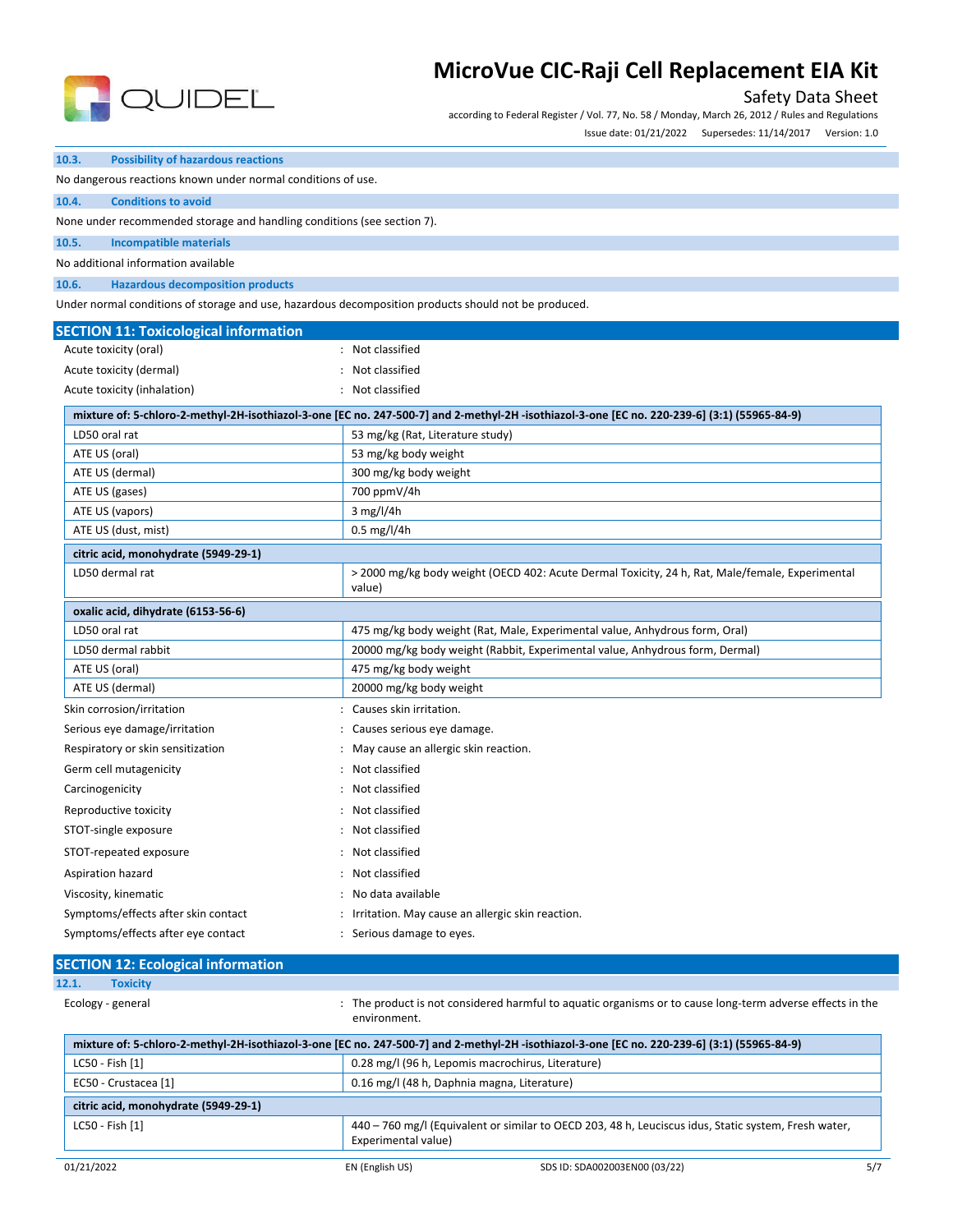

## Safety Data Sheet

according to Federal Register / Vol. 77, No. 58 / Monday, March 26, 2012 / Rules and Regulations

Issue date: 01/21/2022 Supersedes: 11/14/2017 Version: 1.0

| citric acid, monohydrate (5949-29-1)                                                    |                                                                                                                                              |
|-----------------------------------------------------------------------------------------|----------------------------------------------------------------------------------------------------------------------------------------------|
| EC50 - Crustacea [1]                                                                    | 1535 mg/l (Other, 24 h, Daphnia magna, Static system, Fresh water, Experimental value)                                                       |
| oxalic acid, dihydrate (6153-56-6)                                                      |                                                                                                                                              |
| LC50 - Fish [1]                                                                         | 160 mg/l (48 h, Leuciscus idus, Static system, Fresh water, Experimental value, Anhydrous form)                                              |
| LC50 - Other aquatic organisms [1]                                                      | 5330 mg/l (96 h, Xenopus laevis, Fresh water, Experimental value, Anhydrous form)                                                            |
| EC50 - Crustacea [1]                                                                    | 162.2 mg/l (OECD 202: Daphnia sp. Acute Immobilisation Test, 48 h, Daphnia magna, Fresh water,<br>Experimental value, Anhydrous form)        |
| <b>Persistence and degradability</b><br>12.2.                                           |                                                                                                                                              |
|                                                                                         | mixture of: 5-chloro-2-methyl-2H-isothiazol-3-one [EC no. 247-500-7] and 2-methyl-2H-isothiazol-3-one [EC no. 220-239-6] (3:1) (55965-84-9)  |
| Biochemical oxygen demand (BOD)                                                         | Not applicable                                                                                                                               |
| Chemical oxygen demand (COD)                                                            | Not applicable                                                                                                                               |
| ThOD                                                                                    | Not applicable                                                                                                                               |
| BOD (% of ThOD)                                                                         | Not applicable                                                                                                                               |
| citric acid, monohydrate (5949-29-1)                                                    |                                                                                                                                              |
| Persistence and degradability                                                           | Biodegradable in the soil. Readily biodegradable in water.                                                                                   |
| Biochemical oxygen demand (BOD)                                                         | 0.481 g $O2/g$ substance                                                                                                                     |
| Chemical oxygen demand (COD)                                                            | 0.665 g $O2/g$ substance                                                                                                                     |
|                                                                                         |                                                                                                                                              |
| oxalic acid, dihydrate (6153-56-6)                                                      |                                                                                                                                              |
| Persistence and degradability                                                           | Biodegradable in the soil. Readily biodegradable in water. Readily biodegradable in water in anaerobic<br>conditions.                        |
| <b>Bioaccumulative potential</b><br>12.3.                                               |                                                                                                                                              |
|                                                                                         | mixture of: 5-chloro-2-methyl-2H-isothiazol-3-one [EC no. 247-500-7] and 2-methyl-2H-isothiazol-3-one [EC no. 220-239-6] (3:1) (55965-84-9)  |
| Bioaccumulative potential                                                               | Not established.                                                                                                                             |
|                                                                                         |                                                                                                                                              |
| citric acid, monohydrate (5949-29-1)<br>Partition coefficient n-octanol/water (Log Pow) | -1.8 --1.55 (Anhydrous form, Experimental value)                                                                                             |
|                                                                                         |                                                                                                                                              |
| Bioaccumulative potential                                                               | Low potential for bioaccumulation (Log Kow $<$ 4).                                                                                           |
| oxalic acid, dihydrate (6153-56-6)                                                      |                                                                                                                                              |
| Partition coefficient n-octanol/water (Log Pow)                                         | -1.7 (Anhydrous form, Experimental value, OECD 107: Partition Coefficient (n-octanol/water): Shake<br>Flask Method, 23 °C)                   |
| Bioaccumulative potential                                                               | Not bioaccumulative.                                                                                                                         |
| 12.4.<br><b>Mobility in soil</b>                                                        |                                                                                                                                              |
|                                                                                         | mixture of: 5-chloro-2-methyl-2H-isothiazol-3-one [EC no. 247-500-7] and 2-methyl-2H -isothiazol-3-one [EC no. 220-239-6] (3:1) (55965-84-9) |
| Ecology - soil                                                                          | No (test)data on mobility of the components available.                                                                                       |
| citric acid, monohydrate (5949-29-1)                                                    |                                                                                                                                              |
| Ecology - soil                                                                          | No (test) data on mobility of the substance available.                                                                                       |
| oxalic acid, dihydrate (6153-56-6)                                                      |                                                                                                                                              |
| Surface tension                                                                         | 70.1 N/m (25 °C, 0.015 mol/l)                                                                                                                |
| Ecology - soil                                                                          | No (test)data on mobility of the substance available.                                                                                        |
| 12.5.<br><b>Other adverse effects</b>                                                   |                                                                                                                                              |
| No additional information available                                                     |                                                                                                                                              |
|                                                                                         |                                                                                                                                              |
| <b>SECTION 13: Disposal considerations</b>                                              |                                                                                                                                              |
| 13.1.<br><b>Disposal methods</b>                                                        |                                                                                                                                              |
| Regional legislation (waste)                                                            | : Disposal must be done according to official regulations.                                                                                   |

- Waste treatment methods **in the state of contents/container in accordance with licensed collector's sorting instructions.**
- Sewage disposal recommendations : Disposal must be done according to official regulations.
- Ecology waste materials **Ecology** waste materials **in the environment.**

## **SECTION 14: Transport information**

## **Department of Transportation (DOT)**

Not regulated